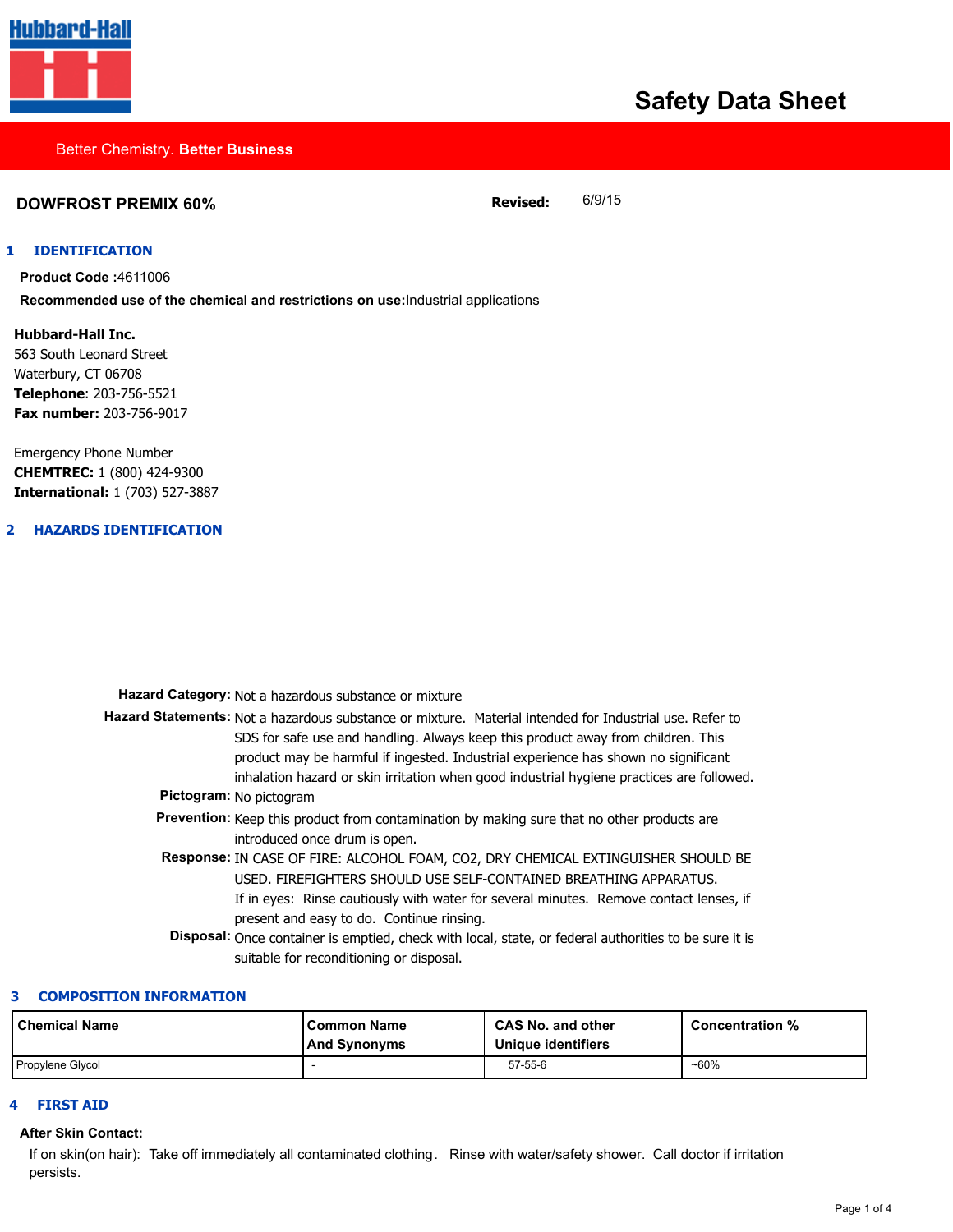#### **After Eye Contact:**

If in eyes: Rinse cautiously for several minutes. Remove contact lenses if present and easy to do. Continue rinsing. If irritated, call doctor.

### **After Ingestion:**

If swallowed: Rinse mouth. Do NOT induce vomiting.

#### **Most Important Symptoms/Effects**

**Eye:**

Irritation of eyes and skin.

#### **Skin:**

This product can cause mild, transient skin irritation. The severity of irritation will depend on the amount of material that is applied to the skin and the speed and thoroughness that it is removed. Symptons include redness, itching, and burning of the skin. Repeated or prolonged skin contact can produce moderate irritation(dermatitis).

#### **Indication of immediate medical attention:**

Provide general supportive measures and treat symptomatically. Symptons may be delayed. Keep victim under observation.

#### **5 FIRE FIGHTING MEASURES**

| <b>Suitable and Unsuitable</b><br>extinguishing media:          | Avoid contact with water. Use foam, dry chemical or carbon dioxide.                            |
|-----------------------------------------------------------------|------------------------------------------------------------------------------------------------|
| Specific hazards arising from<br>the chemical:                  | Carbon oxides may be produced.                                                                 |
| Special protective equipment<br>and precautions for firefighter | Wear chemical resistant protective equipment and self contained breathing apparatus<br>(SCBA). |

#### **6 ACCIDENTAL RELEASE MEASURES**

| <b>Methods and Materials for</b><br>containment & cleaning up: | Stop spill at source.                                                                                                                                                                                                                                                                                                                                   |
|----------------------------------------------------------------|---------------------------------------------------------------------------------------------------------------------------------------------------------------------------------------------------------------------------------------------------------------------------------------------------------------------------------------------------------|
|                                                                | Caution: Spilled material may be slippery.                                                                                                                                                                                                                                                                                                              |
|                                                                | If trained in accordance 29 CFR 1910.120, leaks should be stopped. Spills should be<br>contained and cleaned immediately. Persons performing clean up work should wear<br>adequate personal protective equipment and clothing. Spills and releases should be<br>reported, if required, to the appropriate local, state and federal regulatory agencies. |
|                                                                | Absorb the chemical onto sand, vermiculite, or any other non-combustible absorbent, and<br>collect into containers for later disposal.                                                                                                                                                                                                                  |
| 7<br><b>HANDLING AND STORAGE</b>                               |                                                                                                                                                                                                                                                                                                                                                         |
| Precautions for safe handling:                                 | Wash hands thoroughly after handling.                                                                                                                                                                                                                                                                                                                   |
|                                                                | Wear rubber gloves, goggles and chemical protective clothing.                                                                                                                                                                                                                                                                                           |
|                                                                | Eating, drinking and smoking in the work area is prohibited.                                                                                                                                                                                                                                                                                            |
| Conditions for safe storage,                                   | Do not allow material to freeze.                                                                                                                                                                                                                                                                                                                        |

**inc any incompatibilities:**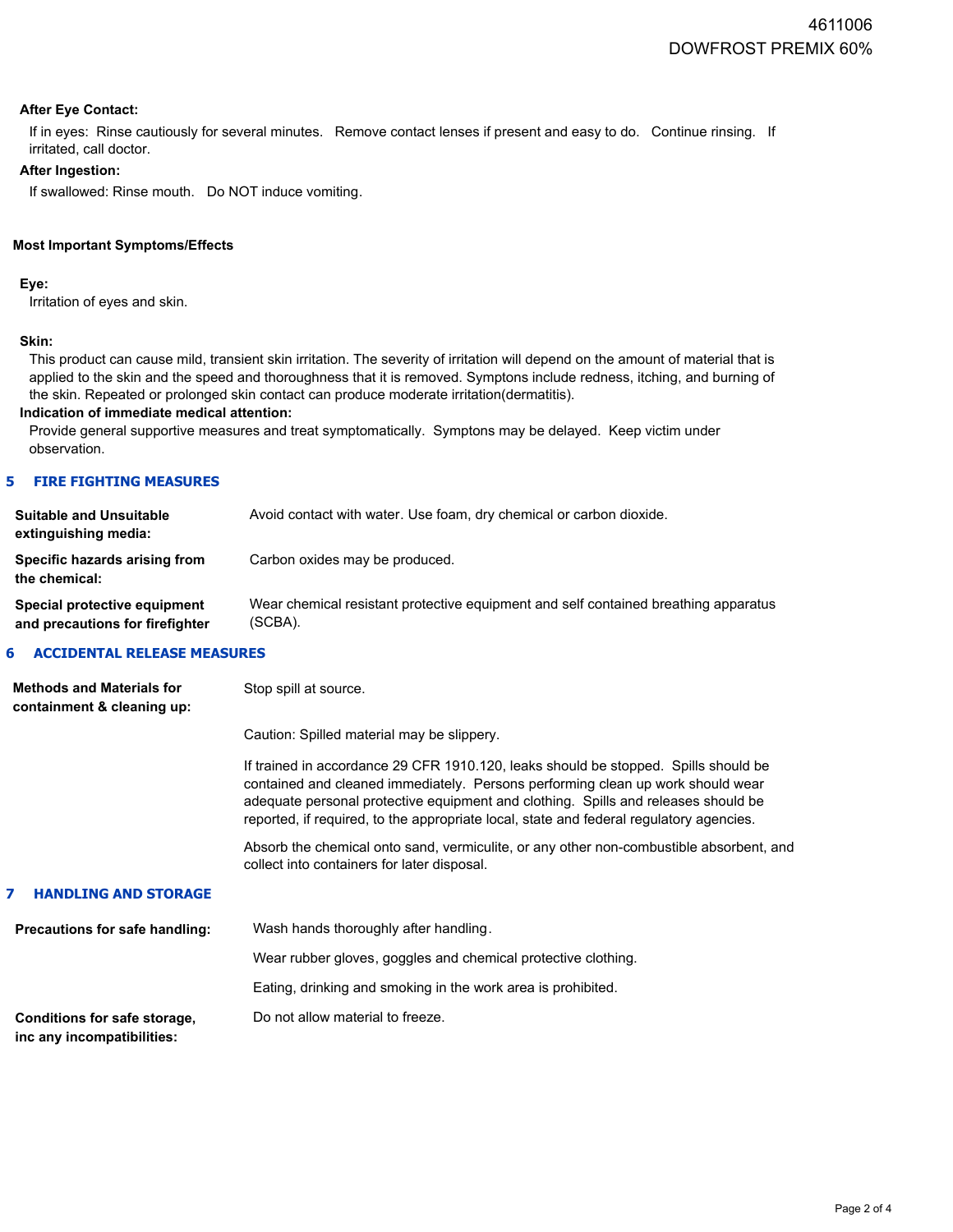# **8 EXPOSURE CONTROLS / PERSONAL PROTECTION**

| Name             | IStd. | <b>TWA-8hrs</b> | <b>STEL - 15 min.</b> |
|------------------|-------|-----------------|-----------------------|
| Propylene Glycol | WEEL  | 10 mg/m3        |                       |

**ACGIH - American Control of Governmental Hygenists OSHA - Occupational Safety and Health Administration**

| <b>Protective Gloves:</b> | Rubber gloves              |
|---------------------------|----------------------------|
| Eve Drotoction:           | Wear chemical eafety goodl |

**Eye Protection:** Wear chemical safety goggles.

#### **9 PHYSICAL AND CHEMICAL PROPERTIES**

| Appearance:                                             | Water like        |
|---------------------------------------------------------|-------------------|
| Odor:                                                   | No odor           |
| <b>Odor Threshold:</b>                                  | N/A               |
| PH:                                                     | N/A               |
| <b>Melting Point/Freezing Point:</b>                    | N/A               |
| Initial Boiling Point and Boiling<br>Range:             | N/A               |
| <b>Flash Point:</b>                                     | None              |
| <b>Evaporation Rate:</b>                                | N/A               |
| Flammability (solid, gas):                              | Non flammable     |
| <b>Upper/Lower flammability or</b><br>explosive limits: | N/A               |
| <b>Vapor Pressure:</b>                                  | N/A               |
| <b>Vapor Density:</b>                                   | N/A               |
| <b>Relative Density:</b>                                | 1.049             |
| Solubility (ies):                                       | Complete in water |
| <b>Partition Coefficient:</b>                           | N/A               |
| n-octanol/water:<br><b>Auto-ignition Temperature:</b>   | N/A               |
| <b>Decomposition Temperature:</b>                       | N/A               |
| <b>Viscosity:</b>                                       | N/A               |

# **10 STABILITY AND REACTIVITY**

| <b>Reactivity:</b>              | Hazardous Polymerization will not occur.              |  |
|---------------------------------|-------------------------------------------------------|--|
| <b>Chemical Stability:</b>      | Stable under normal conditions                        |  |
| <b>Possibility of Hazardous</b> | Hazardous polymerization does not occur.              |  |
| <b>Reactions:</b>               |                                                       |  |
| <b>Incompatible Materials:</b>  | Avoid contact with strong oxidizers and strong acids. |  |

#### **11 TOXICOLOGICAL INFORMATION**

| <b>Oral Administration:</b> | Propylene Glycol LD50(Rat)-20,000 mg/kg |
|-----------------------------|-----------------------------------------|
| Dermal administration:      | LD50(Rabbit)-20,800 mg/kg               |
| Immediate effects:          | Irritation/ burns of skin and eyes.     |
| <b>Cancer Hazard:</b>       | Not listed by IARC, NTP, OSHA, ACGIH    |
| <b>Routes of Exposure</b>   | Eyes, Skin, Inhalation, Ingestion       |